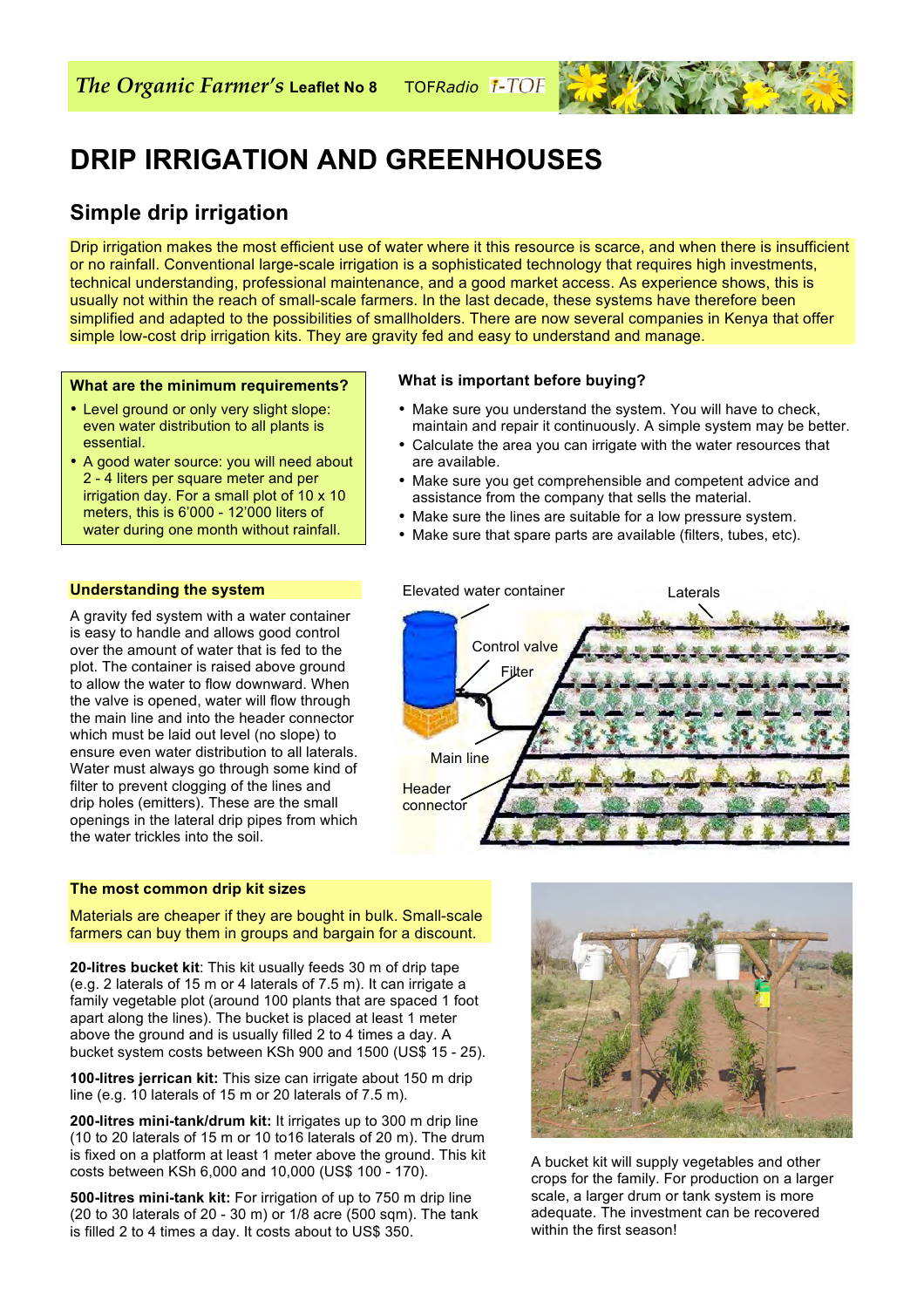# **Installing a simple drip system**

Your drip system will only work well if it is installed properly. In this section, you find the most basic points to consider. Please ask your provider for further details on specific systems.

#### **Preparation**

- Once you have identified a suitable flat place, prepare level, fine beds with a smooth surface.
- The platform for the container is between 0.5 m and 2 m high. Make sure you can fill the container with ease.

#### **Pipes and joints**

The system should be easy to assemble and disassemble again for cleaning or for moving to another place.

#### **Water filter**

Any water, regardless of its source, must be filtered before it can be introduced into the irrigation system. Otherwise, the emitters will soon clog and stop working. There are various options.

A very effective and simple way is straining the water through a cotton cloth. Tie it well over the opening of the irrigation container and let the water pass through it. Other types of filters are screen filters from metal or plastic mesh and disk filters. They can be bought from the equipment provider. All of them have to be removed and cleaned regularly by washing, brushing and flushing.

#### **Control valve**

A valve is necessary for larger containers. It is opened only after the water container has been filled completely.





#### **Header connector**

- The header connector must be laid out horizontally for even water distribution to all laterals.
- It should have removable end plugs for flushing particles that may have passed through the filter.

#### **Laterals**

- The lateral connectors are fitted to the header connector.
- The spacing between the rows depends on the crops grown. Choose a spacing that is suitable for various crops as you want to have a crop rotation on your drip field.

## **Emitters**

- There are also different types of emitters. These may be simple holes made by the farmer. Other systems have inbuilt outlets. External emitters are a worthy investment; they are fitted to the tube and can be removed and cleaned easily and separately.
- The spacing between the emitters is 30 to 60 cm. 3 emitters per meter drip line are commonly used in vegetable production. Irrigation should produce a continuous wetting strip as the wet spots produced by the emitters are touching.
- In sandy soils, the emitters may be closer together than in clay soils because of fast vertical drainage.
- The lines are laid with the emitters facing up to reduce the problem of sediment settling on them.

#### **Planting**

Use rocks or wire pegs every 1-2 meters to fix the lines and hold them down on the ground. If they move, they may injure the delicate seedlings. This may also happen when the pipes expand in hot weather. Seedlings are planted into the pre-moistened soil near the pipe, usually 1 per emitter.

#### **Ensure uniform water distribution!**

All plants should receive an equal amount or water. Here are some general rules to achieve this, also on slightly sloping land:

- The longer the drip lines, the higher the containers should be placed to increase water pressure.
- On slopes, water will flow quickly downhill and the lower part of the field will usually receive more water.
- The water containers are placed upslope (on the higher side of the field).
- Make sure the header connector does not slope.
- On slopes, the drip lines should be short (max. 8 m).
- Increasing pressure (by placing the container higher above the ground) improves even distribution on sloping land.

#### **What you can do in case of uneven water distribution**

Differences in water distribution of drip lines are frequent. They may be caused by uneven ground, leakage or clogging. Always try to correct this first! If you can not change the situation you may as a last solution grow crops with higher water demands along the places that receive more water, e.g. on the lower part of sloping land.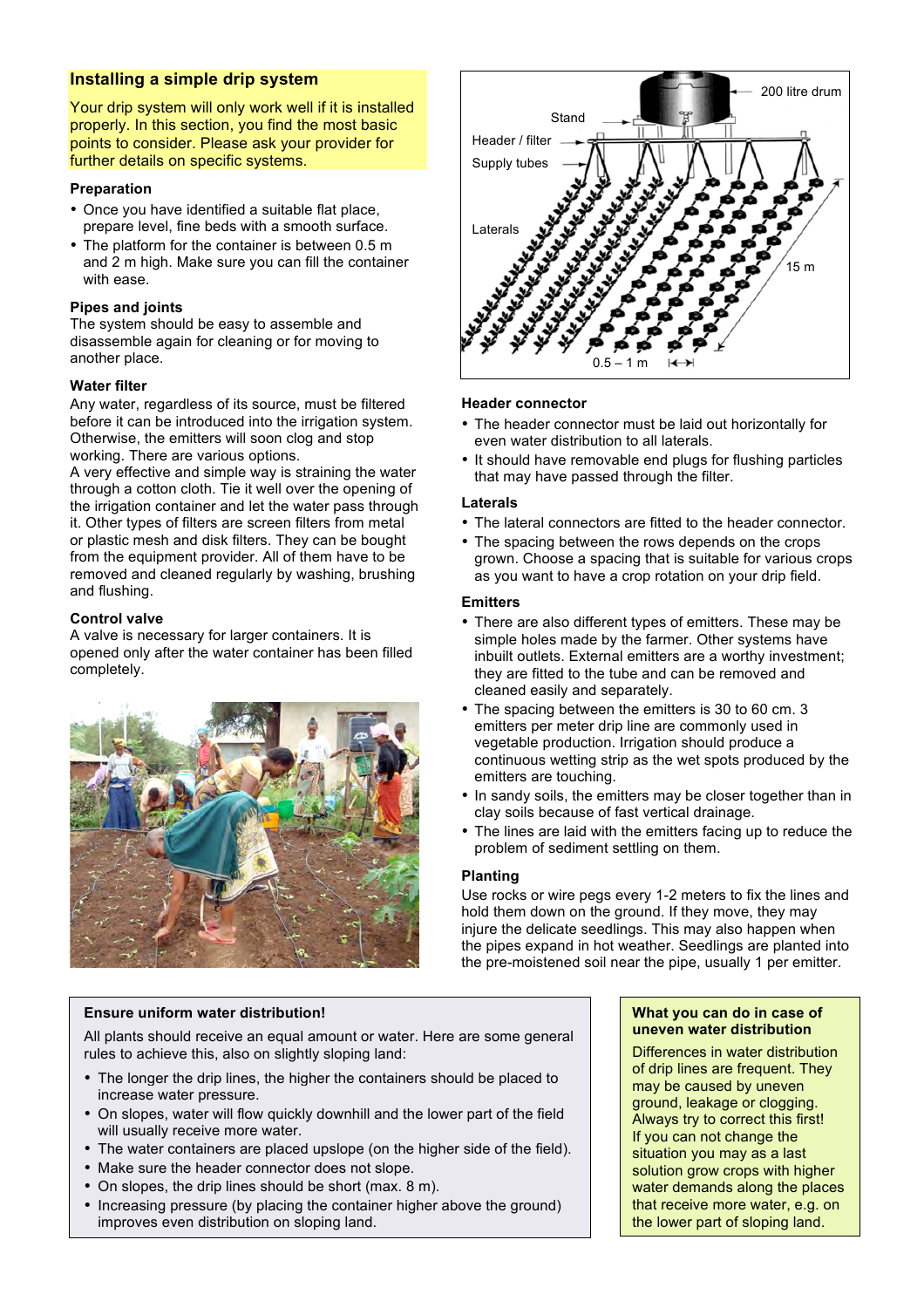## **Basic irrigation guidelines**

- Germinating seeds and seedlings after transplanting need to be kept uniformly moist.
- Developing plants need to be watered deeply, but less often, to encourage deep root growth. Frequent, shallow watering promotes superficial root development. Such plants will be susceptible to drought. Water to a depth of about half a foot; then let the surface dry out to a depth of one or two inches (3 to 5 cm) before irrigating again.
- Shallow rooting crops such as green beans or onions draw water from the top soil. They should be soaked thoroughly, but irrigated again only when they show signs of needing additional water such as wilting during the hottest time of the day.
- Deep rooting plants (e.g. maize, tomatoes or asparagus) can draw water from 2 feet down. They need water less frequently, but more water each time to moisten the soil deeply.
- Observe your plants every day, and respond promptly if they show signs of needing water! Postponing irrigation can damage plants very quickly, especially in hot weather.
- During dry, hot, and windy weather, plants need more water than during humid and cloudy conditions, as the soil dries out faster.
- Avoid also over-watering. Plants can drown in very wet soil when their roots are left without oxygen.
- Check the soil to see how deep the moisture goes. The surface may look dry while the rooting zone is still wet.
- Sandy soils need more water because water can drain twice as fast through sand than through clay.
- Mulches are very beneficial as they conserve soil moisture reducing the amount of water needed. They also suppress weed growth.

#### **Maintenance of drip systems**

Regular maintenance is essential and should never be neglected! Clogged lines and emitters that stopped working are difficult to repair and may have to be replaced. Conventional large-scale drip systems are kept clean by regular application of chemicals (acids against mineral deposits and chlorine against bacterial growth). This is difficult for small-scale farmers. However, they can and should do at least do the following:

- Check and clean your filter(s) at least once every week, or even every day if the water is dirty.
- In addition, check your lines for leakage. Fix holes as soon as possible to prevent uneven irrigation. Wrap a piece of cloth around a leak or fix it with tape.
- Flush your irrigation pipes thoroughly at least once every month. Open the ends of the header, flush it and close it again. Then open the far ends of a portion of the tubes at a time and allow the water to rush out the sediment.
- Disassemble the system when it is not in use, clean it well and store it in a safe place.

#### **Calculate the required water quantity**

As a rule of thumb, 2 to 4 liters of water per day and per meter drip line are required during dry weather. This can sum up to 12 000 liters of water for a plot of 10 m x 10 m if it is irrigated for 30 days (400 liters every day). Plan accordingly and make sure you are able to provide the required amount of water!

#### **Fertigation**

Fertigation is the application of liquid fertilizer through the drip lines. You may use filtered plant and manure teas. Take care to flush the system afterwards, because nutrients and organic substances that remain in the tubes and emitters promote growth of algae and bacteria, and formation of slime and biofilms that can clog the system.



Picture: A lush vegetable field.

#### **The most common problems**

**Filters**: if they are too small, they clog very quickly. **Emitter clogging: can shorten the lifetime of a drip** system considerably.

**Leakage**: is frequent if fittings are not done properly, especially at connections.

**Fragile drip line material**: Avoid damage while handling or during weeding. Plugs, pipes and hoses may also break due to brittleness of the plastic.

**Animal damage**: insects, rodents or other animals may damage the pipes in the field and during storage. Thin-wall hoses and thin polyethylene pipes

are most susceptible. **Pest attraction:** Pests may find a refugee in the drip field, especially during dry spells or in the dry season, when everything else is dry.

**Kits, spare parts and reliable extension services**: They may be lacking.

**Theft** may be a problem if the system is installed far from the house.

#### **Farmers interested in buying drip pipes can make enquiries at the following institutions:**

- KARI-NARL (KARI National Research Laboratories), Waiyaki Way, Nairobi, Tel. 0722 397750, ask for Esther Muriuki.

- SHADE NETS LTD, P.O.Box 2127, Thika, Tel. 067 31051/6, Ask for Judy. E mail: shadenet@wananchi.com - "DREAM DRIP KIT" (20l to 500l systems). Information and contact:
- Stephen N. Ngigi, Ph.D Projects Coordinator, KRA/GHARP Secretariat, C/O Kenya Rainwater Association, P.O. Box 10742-00100, Nairobi, Kenya. Tel.: (0)20-2710657; 0722-864606; 0722-338807 E-mail: gharp@wananchi.com - Fresh Produce Exporters Association of Kenya (FPEAK)
- **A very informative book**: RELMA (Regional Land Management Unit): "Drip Irrigation:Options for Smallholder Farmers in Eastern and Southern Africa";" Technical Handbook No. 24, Nairobi